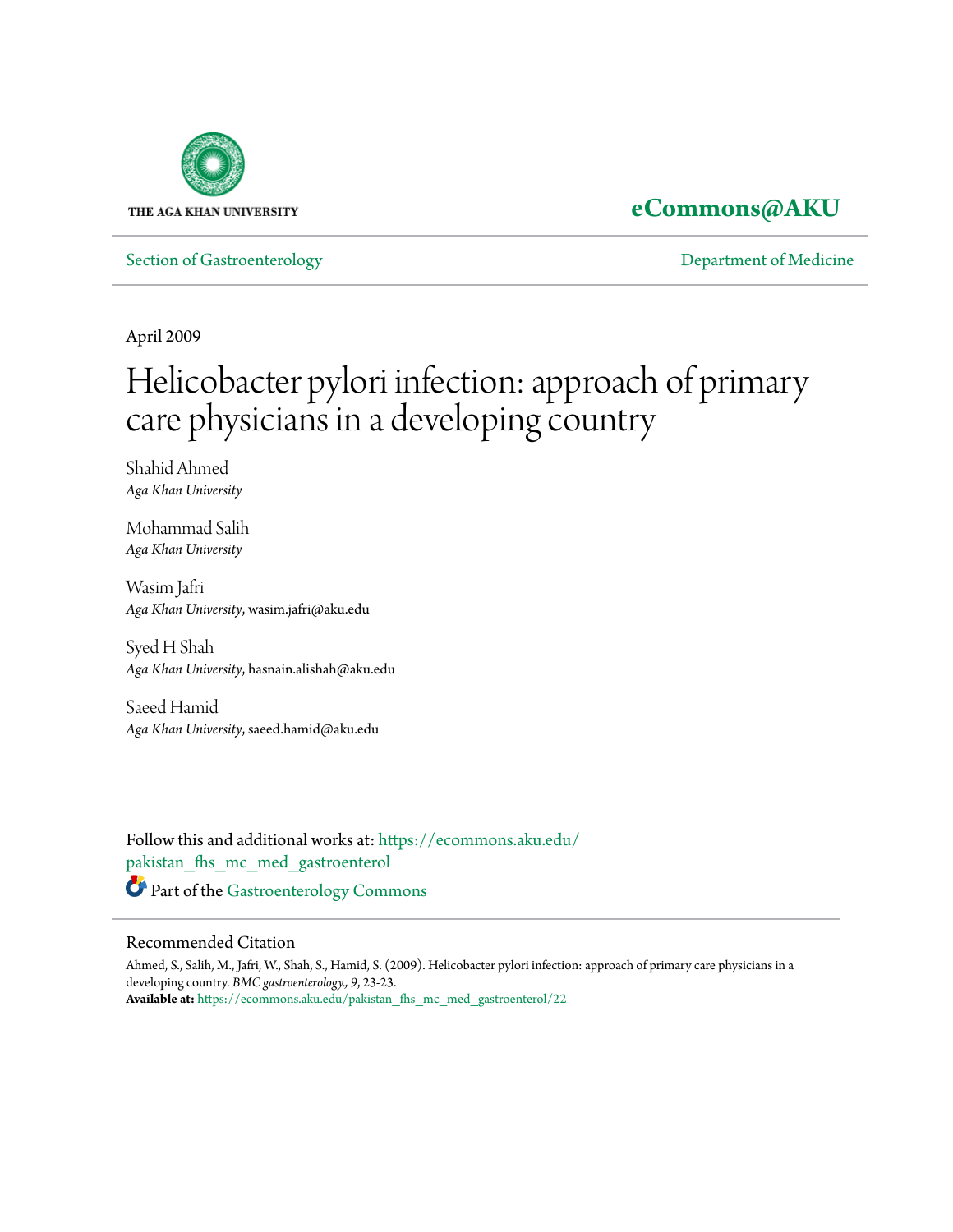### Research article **[Open Access](http://www.biomedcentral.com/info/about/charter/)**

## **Helicobacter pylori infection: approach of primary care physicians in a developing country**

Shahid Ahmed\*†, Mohammad Salih†, Wasim Jafri†, Hasnain Ali Shah† and Saeed Hamid†

Address: Section of Gastroenterology, Department of Medicine, Aga Khan University Hospital, Karachi, Pakistan

Email: Shahid Ahmed\* - shahid.ahmed@aku.edu; Mohammad Salih - mohammad.salih@aku.edu; Wasim Jafri - wasim.jafri@aku.edu; Hasnain Ali Shah - hasnain.alishah@aku.edu; Saeed Hamid - saeed.hamid@aku.edu

\* Corresponding author †Equal contributors

Published: 9 April 2009

*BMC Gastroenterology* 2009, **9**:23 doi:10.1186/1471-230X-9-23

[This article is available from: http://www.biomedcentral.com/1471-230X/9/23](http://www.biomedcentral.com/1471-230X/9/23)

© 2009 Ahmed et al; licensee BioMed Central Ltd.

This is an Open Access article distributed under the terms of the Creative Commons Attribution License [\(http://creativecommons.org/licenses/by/2.0\)](http://creativecommons.org/licenses/by/2.0), which permits unrestricted use, distribution, and reproduction in any medium, provided the original work is properly cited.

#### **Abstract**

**Background:** The aim of the study was to assess the knowledge and practices of primary care physicians in diagnosis and management of *Helicobacter pylori (H. pylori)* infection in developing country.

**Methods:** This convenient sample based, cross sectional study was conducted in primary care physicians of Karachi, Pakistan from March 2008 to August 2008 through a pretested self-designed questionnaire, which contained 11 items pertaining to *H. pylori* route of transmission, diagnosis, indication for testing, treatment options, follow up and source of information.

**Results:** Out of 509 primary care physicians, 451 consented to participate with the response rate of 88.6%. Responses of 426 primary care physicians were analyzed after excluding 19 physicians. 78% of the physicians thought that contaminated water was the source of spread of infection, dyspepsia was the most frequent indication for investigating *H. pylori* infection (67% of the physicians), while 43% physicians were of the view that serology was the most appropriate test to diagnose active *H. pylori* infection. 77% of physicians thought that gastric ulcer was the most compelling indication for treatment, 61% physicians preferred Clarithromycin based triple therapy for 7–14 days. 57% of the physicians would confirm *H. pylori* eradication after treatment in selected patients and 47% physicians preferred serological testing for follow-up. In case of treatment failure, only 36% of the physicians were in favor of gastroenterologist referral.

**Conclusion:** The primary care physicians in this study lacked in knowledge regarding management of *H. pylori* infection. Internationally published guidelines and World gastroenterology organization (WGO) practice guideline on *H. pylori* for developing countries have little impact on current practices of primary care physicians. We recommend more teaching programs, continuous medical education activities regarding *H. pylori* infection.

Received: 14 October 2008 Accepted: 9 April 2009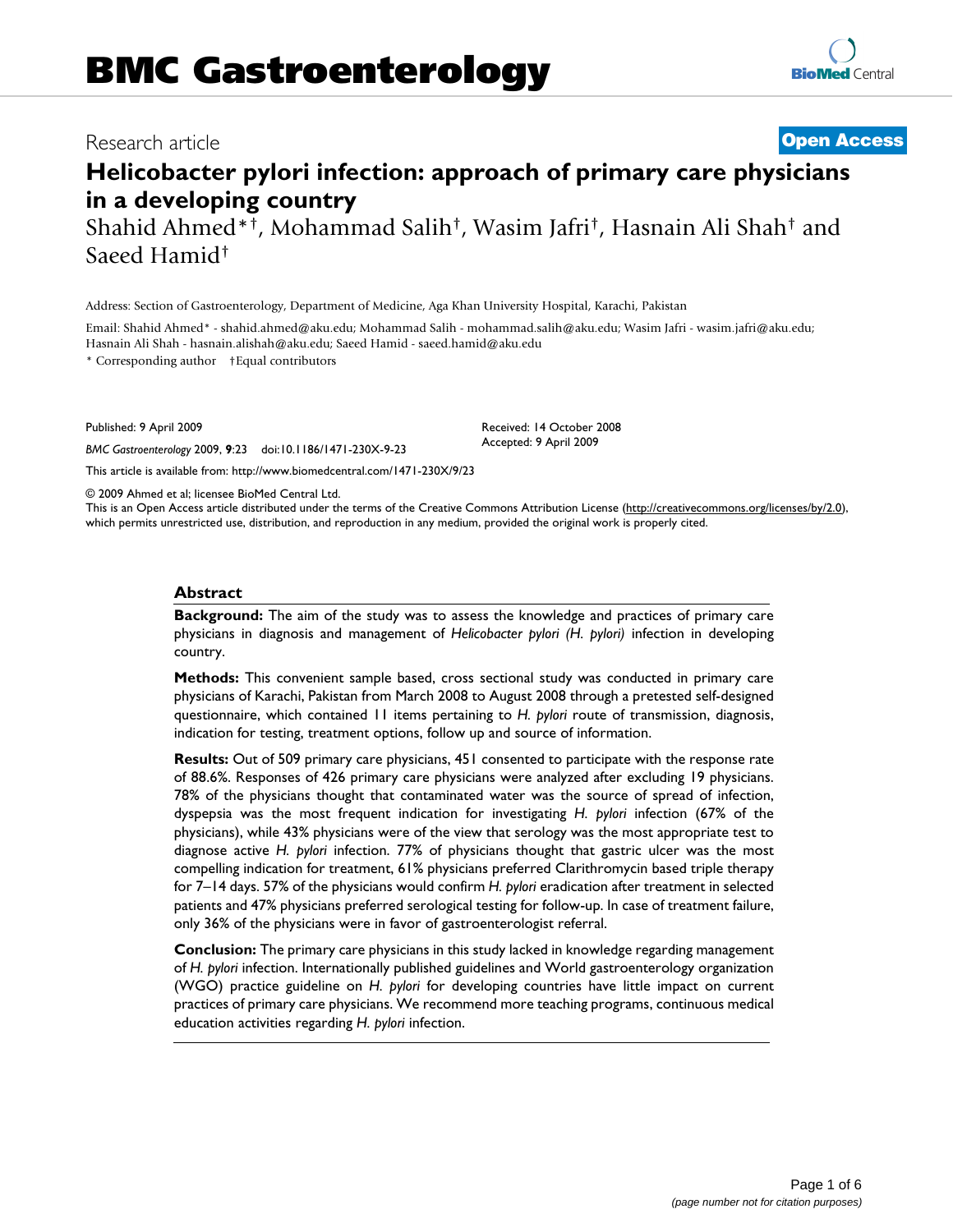#### **Background**

The world wide prevalence of *H. pylori* is more than 50% [[1](#page-6-0)[,2\]](#page-6-1). It is more prevalent in developing countries as compared to developed countries [[3](#page-6-2)]. Its prevalence in South Asia is ranging between 55 to 90% [\[4\]](#page-6-3).

*H. pylori* infection is prevalent in more than 90% of peptic ulcer disease patients and the risk of bleeding from peptic ulcer increases by 1.79 times in patients with this infection as compared to controls [[5](#page-6-4)]. Its successful eradication can prevent the ulcer relapse [\[6-](#page-6-5)[8](#page-6-6)]. Similarly, in patients with non-ulcer dyspepsia the eradication of *H. pylori* may lead to improvement of symptoms [\[9\]](#page-6-7).

In 1983, the concepts of etiology, pathogenesis and management of upper gastrointestinal (UGI) diseases have changed altogether after the successful isolation of *H. pylori* organism [[10](#page-6-8)]. This has led to a number of *H. pylori* related information and the development of international guidelines. Majority of patients with dyspepsia are managed by primary care physicians and several educational initiatives have been undertaken to educate them regarding the appropriate diagnosis and management of this infection [[11](#page-6-9)[,12\]](#page-6-10). However, the results from several internationally published surveys from different developed countries have revealed that significant confusion still exists and discrepancies are present in the understanding of *H. pylori* among primary care physicians with respect to the pathogenesis, diagnosis and treatment [[10\]](#page-6-8). The major uncertainties are in the management of patients with dyspepsia where the primary care physicians need to make a decision whether to test for *H. pylori* infection and treat if positive, or refer patients to a specialist [[13](#page-6-11),[14\]](#page-6-12).

There is scarce data from South Asia regarding the knowledge and practices of primary health care providers about *H. pylori* infection. The aim of this study was to assess the knowledge and practices of primary care physicians in the diagnosis and management of *H. pylori* infection in our country and to highlight the gaps in knowledge and management so that these areas can be focused in future continuous medical educational activities for primary care physicians.

## **Methods**

#### *Study design*

This was cross sectional study in primary care physicians of Karachi, Pakistan. In this survey non probability convenient sampling technique was used.

#### *Sample size*

We calculated sample size based two facts; the number of primary care physician in the city (4025, physicians) <http://www.paksehat.com/>[[15](#page-6-13)] and the assumption that 50% of the practicing physicians lack in proper knowledge regarding management of *H. pylori* infection. With 95% confidence level, bound on error of 5% a sample size of 352 was calculated. The sample size was further inflated by 20% to adjust for non-responders, so the final sample size of 422 participants was calculated.

#### *Sample selection*

#### *Inclusion criteria*

• Practicing primary care physicians seeing more than 20 patients per day in clinic and in practice for more than 2 years.

#### *Exclusion Criteria*

Primary care physicians were excluded if they fulfilled any of the following criteria;

- Non practicing primary care physicians,
- Physicians who have postgraduate diploma in medicine,
- Physicians who have attended national or international conferences on *H. pylori*/peptic ulcer disease management or related seminar/work shop in past 2 years.

#### **Data collection procedure**

This cross sectional study was conducted from March 2008 to August 2008. A self administered pretested proforma with closed ended questions was used (see Additional file [1\)](#page-6-14). The questionnaire contained 11 items pertaining to *H. pylori* infections; the route of transmission, knowledge of diagnosis, indication for testing, treatment options, duration of treatment, treatment regimens, follow up testing, referral to specialist and source of information of the primary care physicians. After written informed consent, the responses of primary care physicians were recorded on questionnaire during various nonrelated CME activities organized by the Aga Khan University Hospital and also the physicians were approached in their respective clinics on convenient basis. A total of 509 primary care physicians were approached with the response rate of 88.6%. Proforma was filled individually by each primary care physician without the help of any other person.

This study was also approved by Ethical review committee of The Aga Khan University Hospital, Karachi, Pakistan.

#### **Data analysis procedure**

Statistical Packages for Social Sciences (S.P.S.S.) version 16 (Chicago Inc.) was used for entering and analysis of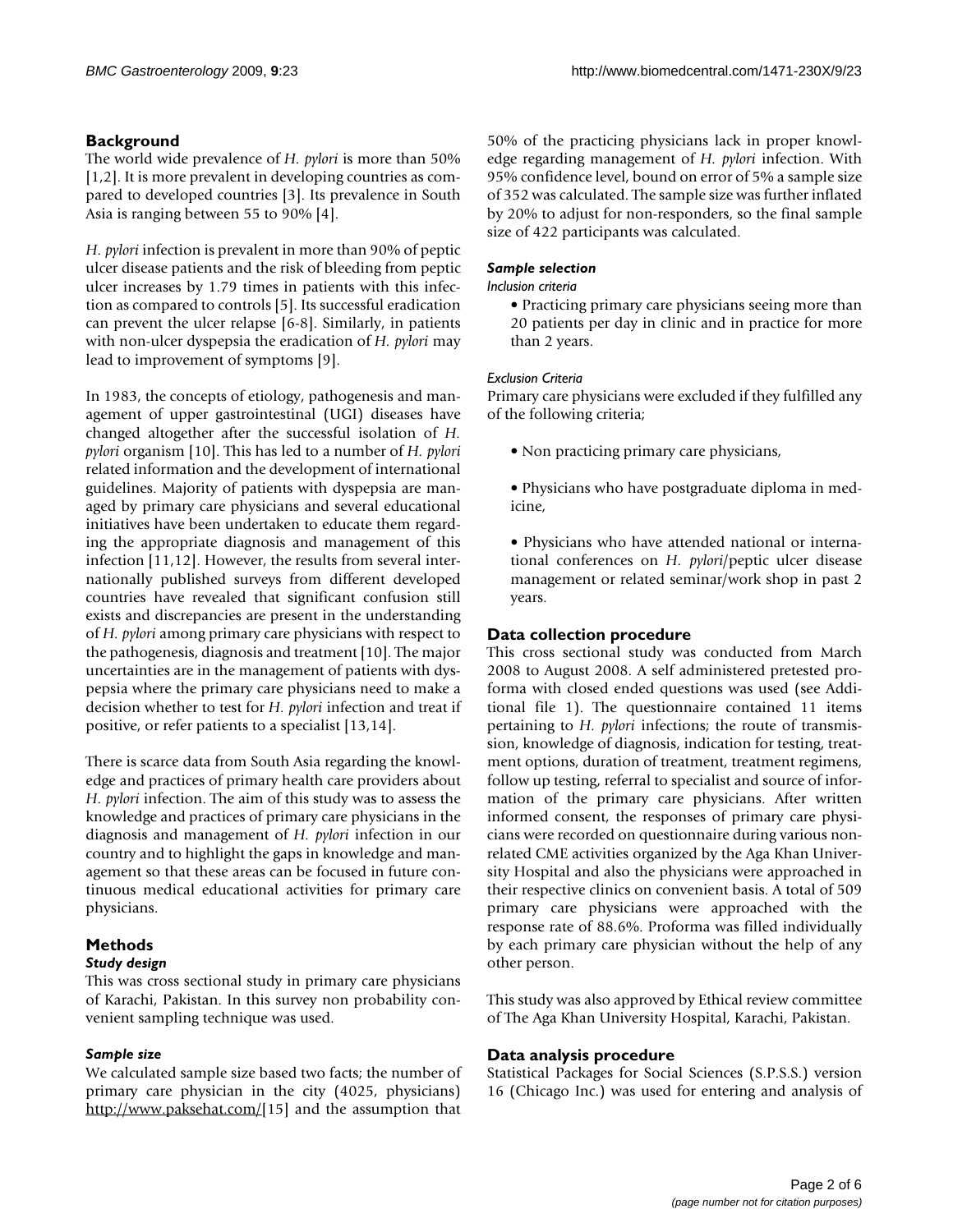data. Charts and graphs were plotted using computerized program Microsoft Office (XP Professional) 2003.

The results were expressed as mean  $\pm$  standard deviation or median with ranges for all continuous variables (e.g., age, years of practice, antibiotic use in days, PPI use in days) and numbers (percentage) for categorical data (e.g., gender, source of information about *H. pylori*).

#### **Results**

Out of 509 primary care physicians, 451 consented to participate with the response rate of 88.6%. 19 were excluded as they had attended the workshops or seminars on *H. pylori* infection in last 2 years and proforma of 6 physicians were incomplete, so finally the responses of 426 primary care physicians were analyzed.

#### *Socio-demographic characteristics*

The mean age and working years of the primary health care physicians were  $42.38 \pm 9.31$  and  $13.38 \pm 7.73$  years respectively; 315(73.94%) of primary health care physicians were males.

The responses of the primary care physicians to different questions (Study questionnaire attached) related to *H. pylori* infection are as follows:

#### *1) Route of transmission for H. pylori infection*

The knowledge about the route of transmission was checked through options like, contaminated water, contaminated endoscopes, blood products or needle injures. They could select more than one option. Out of 426 primary care physicians, 308 (72.3%) thought that contaminated water is mainly the source of spread, (Figure [1](#page-3-0)).

#### *2) Indications for testing H. pylori infection*

Out of 426 primary care physicians, 287 (67%) opted for dyspepsia as the number one indication for investigating *H. pylori*, followed by gastroesophageal reflux diseases (GERD), gastritis, gastric and duodenal ulcers, iron deficiency anemia. Details of responses are given in Figure [2.](#page-3-1) Physicians could select any number of indications.

#### *3) Appropriate test for detection of active H. pylori infection*

The physicians were asked which one diagnostic test they would choose for active *H. pylori* infection. As the single best test; 183 (43%) physicians would check serology (IgG antibody) for diagnosis (Figure [3\)](#page-4-0).

#### *4) Treatment indications for H. pylori infection*

Physicians were asked when they would treat *H. pylori*. They were given with various options, shown in figure [4](#page-4-1) and were allowed to select as many as they thought were appropriate. In reply 328 (77%) primary care physicians thought that gastric ulcer is the most compelling indication for the *H. pylori* eradication (Figure [4](#page-4-1)).

#### *5) H. pylori eradication in non ulcer dyspepsia*

Physicians were asked whether *H. pylori* eradication in non ulcer dyspepsia (NUD) was always/sometimes/on the patient request or never required. On one best selection basis 237 (55%) physicians would sometimes eradicate *H. pylori* in NUD patients (Figure [5](#page-4-2)).

#### *6) Eradication regimens as first line treatment*

The physicians were inquired of their first choice of *H. pylori* eradication regimen. For which various standard regimens were given and they had to select one best first line treatment option. Clarithromycin, amoxicillin, proton pump inhibitor based triple therapy was used as first line treatment by 261 (61%) physicians (Figure [6\)](#page-5-0).

#### *7) Appropriate duration for treating H. pylori infection*

Regarding the treatment duration different options were given, 396 (93%) physicians would treat for 7–14 days. Only 30 (7%) physicians wanted to treat for more than 2 weeks.

#### *8) Confirmation of H. pylori eradication*

Eradication of *H. pylori* was confirmed by 247 (57%) of physicians in selected patients only (Figure [7](#page-5-1)).

<span id="page-3-0"></span>

**Figure 1 Route of transmission for** *H. pylori* **infection**.

<span id="page-3-1"></span>

**Figure 2 Indications for testing** *H. pylori* **infection**.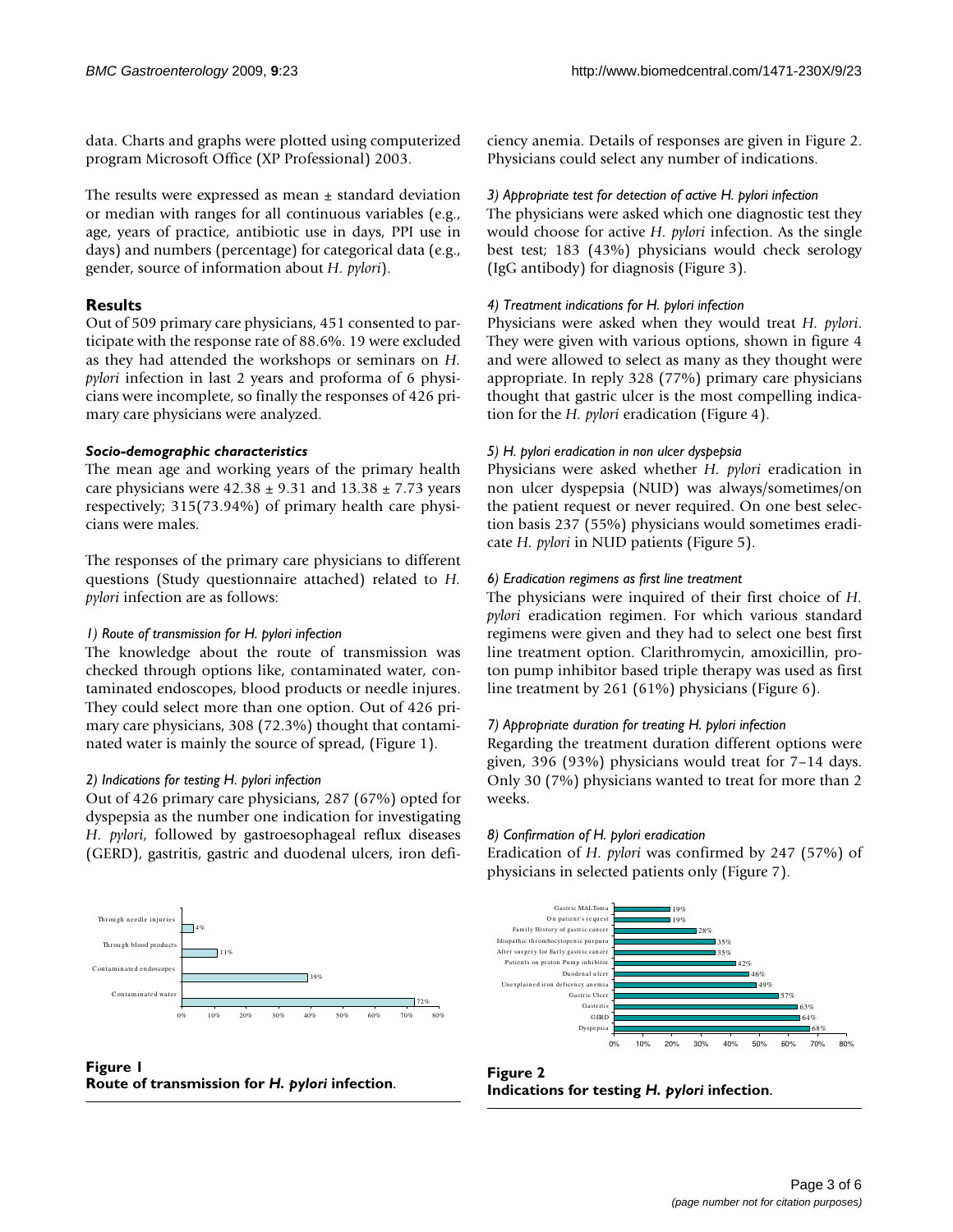<span id="page-4-0"></span>

**Appropriate test for detection of active** *H. pylori*  **infection**.

#### *9) Test for documenting H. pylori eradication*

*H. pylori* serology was the preferred follow up test for successful eradication by 201 (47%) physicians, followed by 149 (35%) urea breath test. Few physicians 38 (9%) would ask for endoscopy with rapid urease test or endoscopy with histology based testing in 17 (4%). While 21 (5%) physicians would use *H. pylori* stool antigen test for the confirmation of eradication.

#### *10) Treatment plan after failure to eradicate H. pylori infection*

Only 155 (36%) of the physicians would refer the patient to gastroenterologist in case of primary treatment failure, the responses to different options are shown in Table [1](#page-6-15).

*11) Most common source of information about H. pylori infection* Only 135 (32%) primary care physicians were using medical journals as a source of information on *H. pylori* infection followed by text book reading in 101 (23%), pharmaceutical companies provided literature in 77 (18%), respectively. Only 60 (14%) physicians would attend workshop/conferences on any topic to update their knowledge and 53 (13%) physicians would use internet.

#### **Discussion**

This study was aimed to gauge the current practices, understanding and approaches of primary care physicians

<span id="page-4-1"></span>

Figure 4 **Treatment indications for** *H. pylori* **infection**.

<span id="page-4-2"></span>

**Figure 5** *H. pylori* **eradication in non ulcer dyspepsia**.

regarding the management of *H. pylori* infection in the largest city of Pakistan. In the current era the knowledge and evidence in the management of various diseases is expanding very fast and different national and international societies are coming up with evidence based guidelines but their impact at the primary care level is not well studied especially in developing countries. A Korean study revealed that guidelines on the management of *H. pylori* have a little impact on clinical practice in Korea [\[16](#page-6-16)]. Another survey from Turkey on 109 general practitioners also pointed out the gaps in practice [[17\]](#page-6-17). Similarly, a study from Italy at 100 randomly selected general practitioners showed that uncertainty seems to persist regarding indications for *H. pylori* treatment, the use of diagnostic testing, and patients follow-up [[18\]](#page-6-18).

Our study reflected the existing knowledge of *H. pylori* infection among the primary health care physicians in Karachi, Pakistan. Majority (72%) of physicians in this study believed that *H. pylori* infection is transmitted through contaminated water; however, 14% physicians thought that it was transmitted either through the blood products or by needle stick injuries. Primary care physicians would usually advise *H. pylori* testing in cases of gastric ulcer, duodenal ulcer and dyspepsia in 56%, 46% and 67% of the times respectively. In our study only 19% physicians thought that MALToma is an indication for investigating *H. pylori* and 35% were of the opinion that it should be investigated after surgery for early gastric cancer. Almost similar inferences were concluded from Korean study; in that study 26.9% of primary care physicians would opt for testing *H. pylori* in patients after surgery for early gastric cancer and 13% of the physicians would check it in MALToma [\[16](#page-6-16)]. Majority of physicians in the current study preferred serological or biopsy based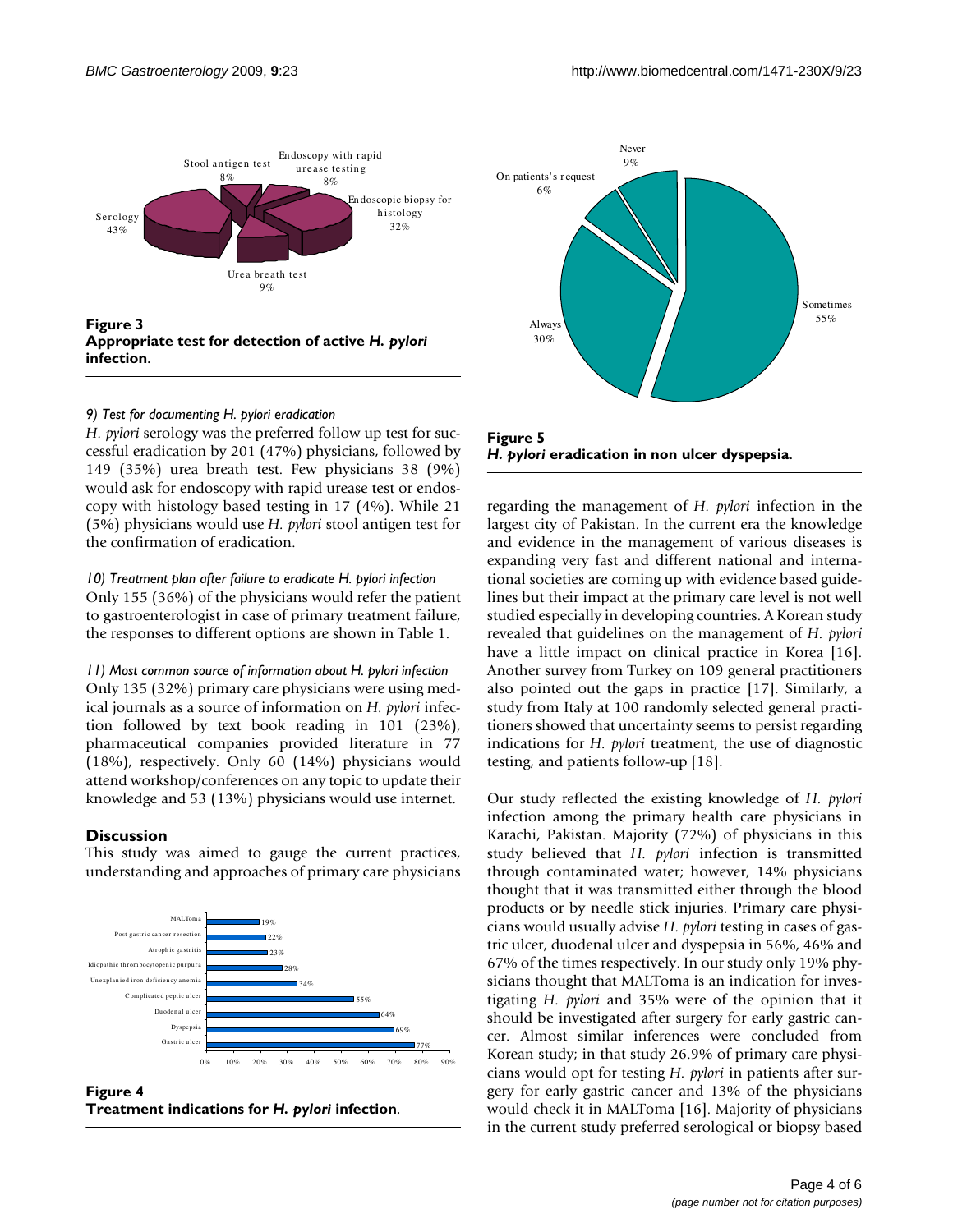<span id="page-5-0"></span>

testing of *H. pylori* in 43% and 32%, respectively. While only 22% of Korean primary care physician opted for serology as a first test for detecting *H. pylori* while 55% of Italian physicians preferred gastroscopy with biopsies as initial diagnostic testing [\[16](#page-6-16),[18](#page-6-18)]. About 88% primary care physicians in this study were treating *H. pylori* for 7–14 days which was similar to Korean study, 90% of Korean physicians were in favor of 7 to 14 days treatment [\[16\]](#page-6-16). In this study, only 12% of primary care physicians always ordered follow-up testing after *H. pylori* treatment as compared to Korean primary care physicians who would do follow-up testing in 9.3% cases which is in contrast to Italian physicians' practices. About 50% of Italian physicians thought it was useful to repeat endoscopy with biopsy after treatment to document eradication while 47% of our primary care physicians used serology as follow up test [[18](#page-6-18)]. In contrast the only 6.5% Korean physicians used serology as a follow up test [[16\]](#page-6-16). Only 4.5% physicians in our study prescribed the same regimen after first line treatment failure to eradicate *H. pylori* as compared to 40.7%

<span id="page-5-1"></span>

**Figure 7 Confirmation of** *H. pylori* **eradication**.

Korean Physicians who wanted to retreat with same regimen. However, 36% physicians in the current study would refer the patients to gastroenterologist after first treatment failure while only 5.6% of Korean Physicians would do the same. Similarly 25% of Italian physicians were referring to specialist [[18\]](#page-6-18). More than half (55%) of physicians in this study opted to treat *H. pylori* in non ulcer dyspepsia patients as compared to 58.3% of Korean physicians [[16](#page-6-16)]. Medical journals were the source of information/knowledge for 32% of our primary care physicians, while in Turkey the main source of information to primary care physicians was pharmaceutical company sponsored symposia [[17\]](#page-6-17).

One of the limitations to this study is that it only reflects the approach of the primary care physicians living in Karachi, Pakistan, which may not be the true reflection of the whole county and also of other parts of the world. However, this is a first study of 426 primary care physicians from South Asia which reflects the existing knowledge, attitude and practices on the management of *H. pylori* in this endemic area. So the findings in our study endorse and highlight the gaps in practices of primary care physicians and the recommended practice guidelines for the management of *H. pylori* infection. The results of this study are pretty much similar to published data from other parts of the world.

#### **Conclusion**

The primary care physicians in this part of the world lack in knowledge regarding management of *H. pylori* infection. Internationally published guidelines and World gastroenterology organization (WGO) practice guideline on *H. pylori* infection for developing countries have little impact on current practices of primary care physicians. We recommend more teaching programs and continuous medical education activities for primary care physicians